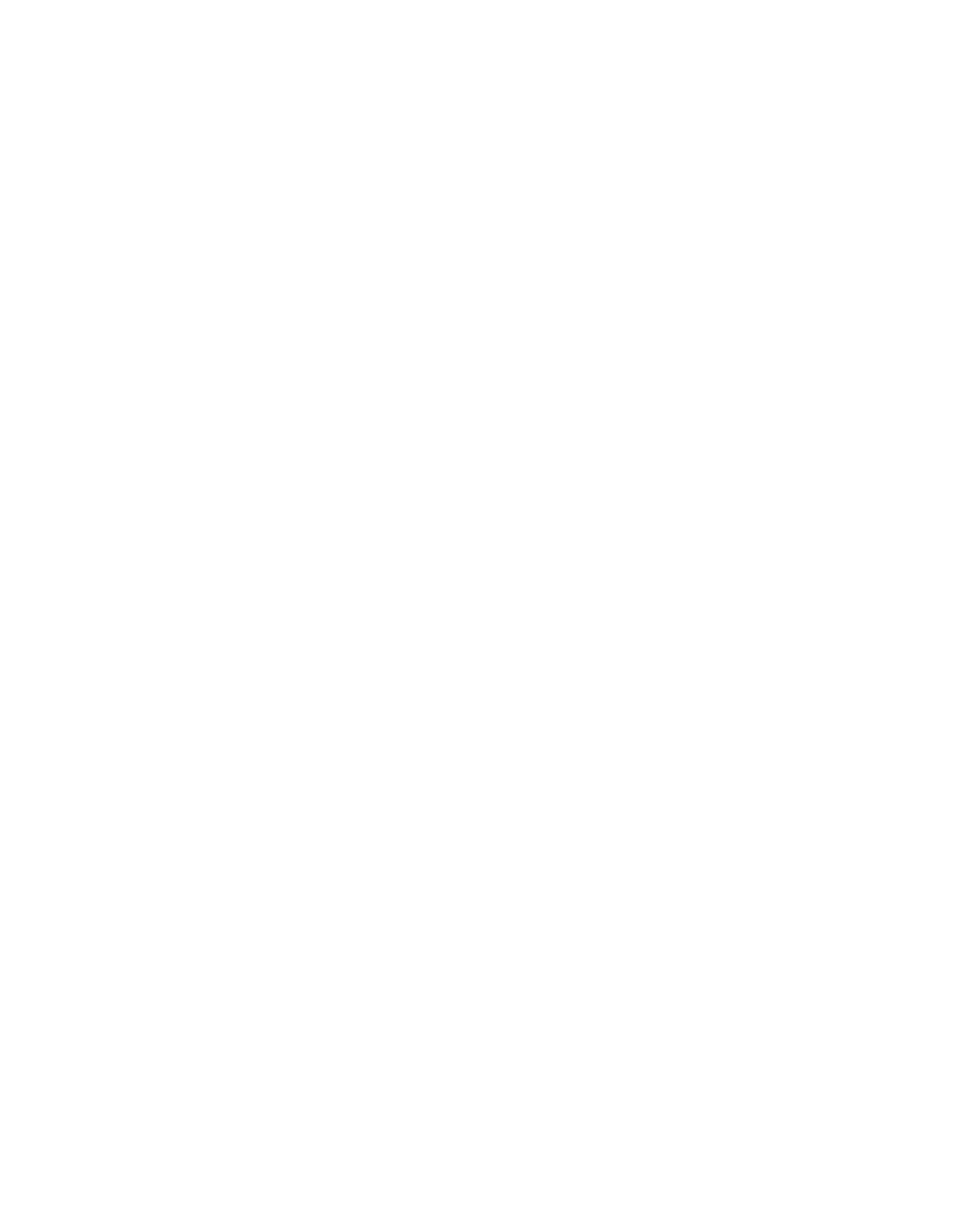# **Table of Contents**

| PREAMBLE                                           | 1 |
|----------------------------------------------------|---|
| <b>DEFINITIONS</b>                                 | 2 |
| SECTION 1 - CONSTRUCTION and FACILITY REQUIREMENTS | 3 |
| SECTION 2 - OPERATION AND MAINTENANCE              | 6 |
| SECTION 3 - RECREATIONAL CAMP STANDARDS            | 7 |
| SECTION 4 - CAMPGROUND STANDARDS                   | 9 |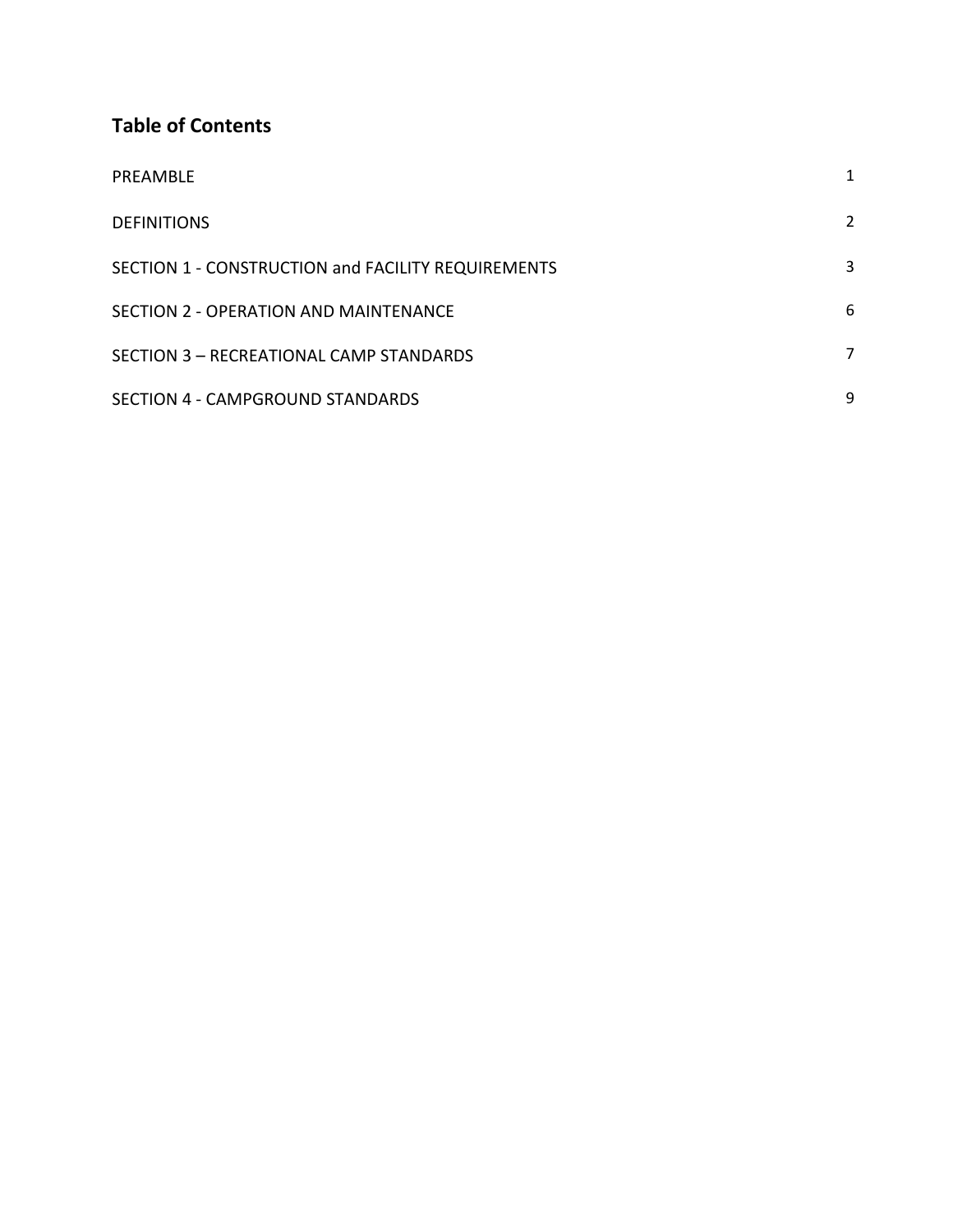# **PREAMBLE**

The Camp Facility Standards should be read in conjunction with *The Public Accommodation Regulations* and are intended to assist operators of campgrounds and recreational camps in complying with the regulations.

Facility operators should note that while the standards in themselves are not considered law, provisions of the standards become legally binding when they are attached as a condition of a licence to operate. It is expected that all campgrounds and recreational camps are constructed and operated in accordance with these standards. There may be, however, situations to which the standard may not be reasonably applied or there may be cases where the operator demonstrates an alternative method of meeting the regulatory requirements. Where supported by sufficient evidence submitted by the operator, a public health officer may deem a proposed alternative as equivalent to the prescriptive requirements provided that:

- (a) the alternative is capable of performing at least as well as the prescribed standard; and,
- (b) the operator clearly demonstrates and supports how their proposed alternative will achieve the same outcome(s) as the prescribed standard. An appropriate level of evidence, which may include verification of performance by a qualified professional, is required.

The format of the standards is such that all campgrounds and recreational camps covered by the regulations are expected to comply with these standards. Existing campgrounds and recreational camps which do not meet the standards may continue to operate provided that the facility is operated in compliance with *The Public Accommodation Regulations* and that a health hazard does not exist. Alterations to existing campgrounds and recreational camps are to be carried out in accordance with the standards.

Anyone requiring clarification on any aspect of *The Public Accommodation Regulations* or the Camp Facility Standards is advised to contact their local public health officer. Contact information for health region public health inspection offices is available at:

[http://www.saskatchewan.ca/residents/health/understanding-the-health-care](http://www.saskatchewan.ca/residents/health/understanding-the-health-care-system/saskatchewan-health-regions/regional-public-health-inspectors)[system/saskatchewan-health-regions/regional-public-health-inspectors](http://www.saskatchewan.ca/residents/health/understanding-the-health-care-system/saskatchewan-health-regions/regional-public-health-inspectors)

The most current versions of *The Public Accommodation Regulations* and the Camp Facility Standards are available at:

[http://www.saskatchewan.ca/residents/environment-public-health-and-safety/environmental](http://www.saskatchewan.ca/residents/environment-public-health-and-safety/environmental-health/environmental-health-legislation)[health/environmental-health-legislation](http://www.saskatchewan.ca/residents/environment-public-health-and-safety/environmental-health/environmental-health-legislation)

**Note:** Where there is conflict in wording between the standards and regulations, the regulations will prevail.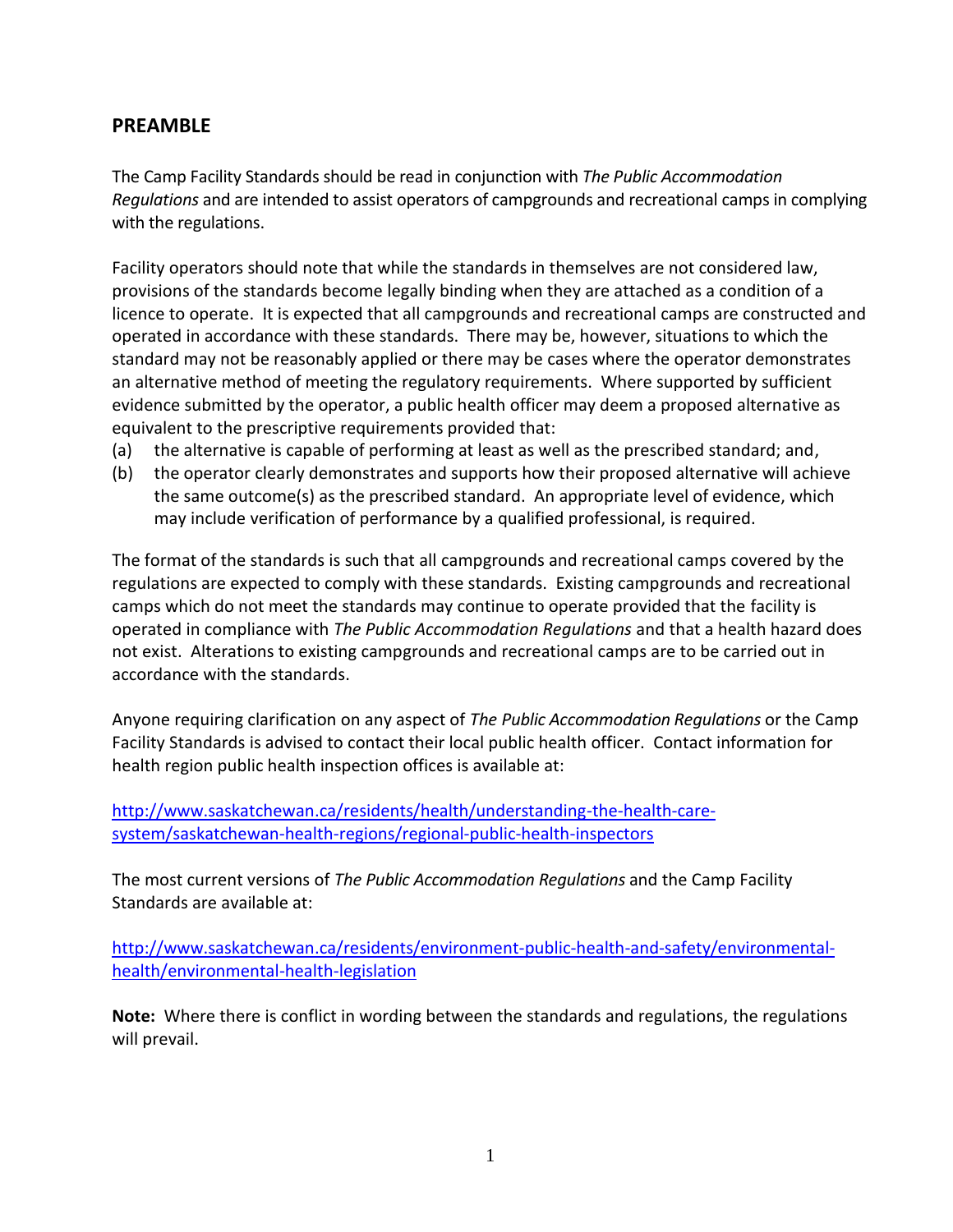# **DEFINITIONS**

*Approved* means approved by a public health officer pursuant to *The Public Health Act, 1994*.

*Client* means a member of the public who is allowed through agreement with or by permission of the operator or the owner to use the campground or recreational camp, whether or not a charge is made or paid for the use of the camp.

*Local authority* means a regional health authority appointed under *The Public Health Act, 1994.*

*Operator* means a person who is temporarily or permanently managing, supervising or in control of the operation of a campground or a recreational camp and includes the owner.

*Privy type toilets* include pit privies and privy vaults.

*Potable water* means water that is suitable and safe for human consumption.

*Public health officer* means a person, employed by or on contract with a local authority and who has been delegated board powers to administer *The Public Health Act, 1994* and related regulations. Public health officers may also be referred to as public health inspectors or environmental health officers.

*Recreational vehicle space* means a plot of ground within a campground designated for the placement of a recreational vehicle.

*Tent space* means a plot of ground within a campground or recreational camp designed for the placement of a tent.

*Unit of accommodation* means a building or room within a recreational camp used by clients for sleeping.

*Washroom facility* means a room that contains one or more water closets, basins and possibly urinal and shower facilities for client use.

*Water closet* means a water flushed plumbing fixture that includes, but is not limited to, syphon jet water closets, reverse trap water closets, wash down water closets, blow out water closets, quart flush toilets, and low flush toilets.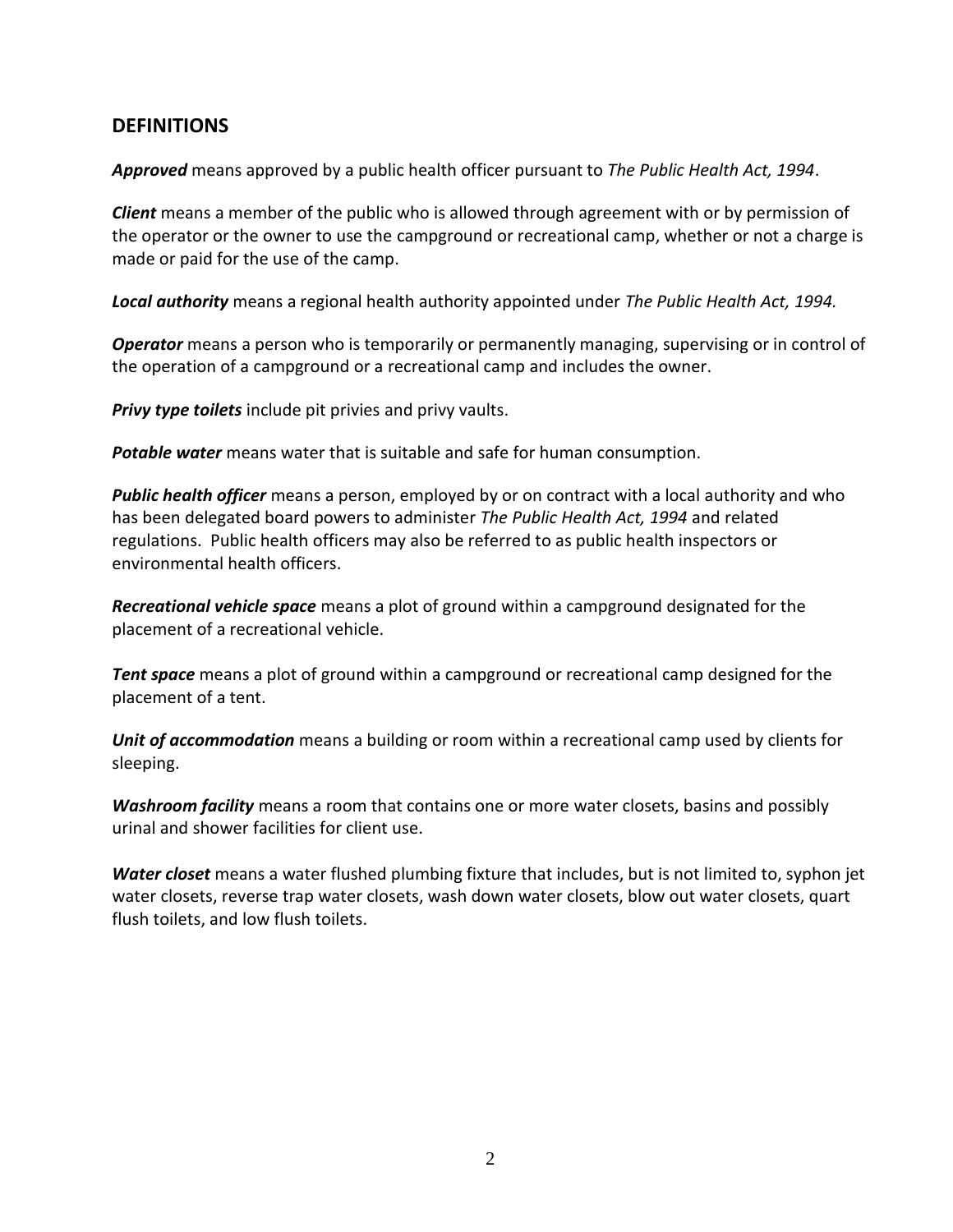# **SECTION 1 – CONSTRUCTION AND FACILITY REQUIREMENTS**

## **1.1 Plan Approval**

- 1. Anyone considering constructing, extending, renovating, altering or establishing a campground or recreational camp shall submit detailed plans and receive approval from the public health officer prior to construction.
- 2. The plans should include, depending on the facility type:
	- (a) site plan showing the location of:
		- (i) buildings
		- (ii) camp sites
		- (iii) location of sewer and water lines and services
		- (iv) access roads and on-site roads
		- (v) location of sewage disposal systems
		- (vi) water supplies
	- (b) building plans\* showing:
		- (i) floor plan
		- (ii) details of interior finishes (e.g. walls, floors)
		- (iii) location of plumbing fixtures
	- (c) details of water and sewage facilities\*\* such as:
		- (i) water supply details including source, protection from contamination, treatment methods to be used, results of water quality tests conducted
		- (ii) type of private sewage disposal system used
	- (d) any other details required by the public health officer

\*Plans are required for buildings with food services, washrooms, and/or client living quarters but not for garages, sheds, barns, or similar out buildings.

\*\*Permits may be required for plumbing and private sewage disposal systems; consult with the local public health officer for more information.

- 3. Applicants shall ensure that the facility is built in accordance with the plans and specifications submitted and approved by the public health officer.
- 4. Contact information for local public health offices is available at:

[http://www.saskatchewan.ca/residents/health/understanding-the-health-care](http://www.saskatchewan.ca/residents/health/understanding-the-health-care-system/saskatchewan-health-regions/regional-public-health-inspectors)[system/saskatchewan-health-regions/regional-public-health-inspectors](http://www.saskatchewan.ca/residents/health/understanding-the-health-care-system/saskatchewan-health-regions/regional-public-health-inspectors)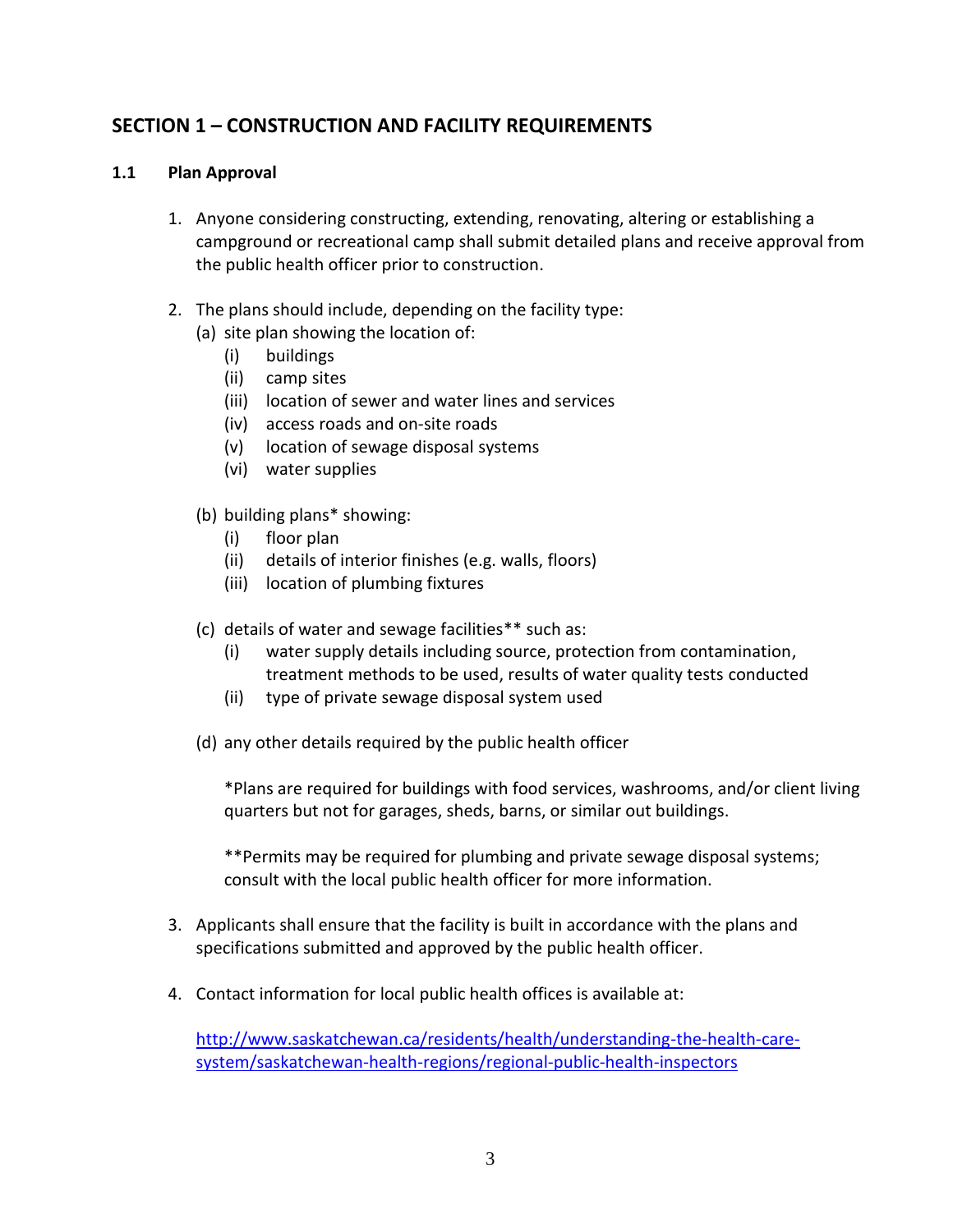## **NOTE:**

- a) If the proposed campground or recreational camp includes facilities that are subject to other regulations (e.g. swimming pools, restaurants), then the applicable regulations and standards will apply. For example, if a swimming pool forms part of the facility and is available for use by clients, then *The Swimming Pool Regulations* and Swimming Pool Standards apply.
- b) Anyone considering establishing, extending, renovating or altering a campground or recreational camp should be aware that in addition to the requirements of *The Public Accommodation Regulations* and these standards, approvals from other ministries, agencies and/or local municipalities may also be required. These approvals may include, but are not limited to, building, zoning, and fire.

## **1.2 Washroom Facilities - General**

- 1. If privy type toilets are provided, they shall not be located within 15 meters of any camp site or unit of accommodation.
- 2. Washroom facilities shall be located in a properly constructed room and shall be properly screened to prevent the entrance of insects and other vermin.
- 3. All plumbing shall be installed in accordance with the applicable regulations and/or bylaws.

## **1.2.1 Campground Washroom Requirements**

- 1. Operators of campgrounds camps shall ensure that washroom facilities are provided, and maintained in accordance with this Standard.
- 2. Campgrounds with fully serviced camp sites do not need public washrooms, unless the owner of the campground intends to allow some of the sites to be used for tents or accommodations not equipped with plumbing facilities.
- 3. Where washrooms are provided, campgrounds shall have a minimum of one water closet for every 15 persons of each sex or a major fraction thereof. The numbers shall be calculated according to the following:
	- a) the design capacity of the facility; or,
	- b) at a rate of three persons per unit of accommodation or tent space.
- 4. For the purposes of the calculations in 1.2.1(3), the number of persons of each sex will be considered to be equal unless the facility is for the use of one sex at any given time. Where facilities are provided for each sex, the facilities shall be clearly marked to indicate separate use.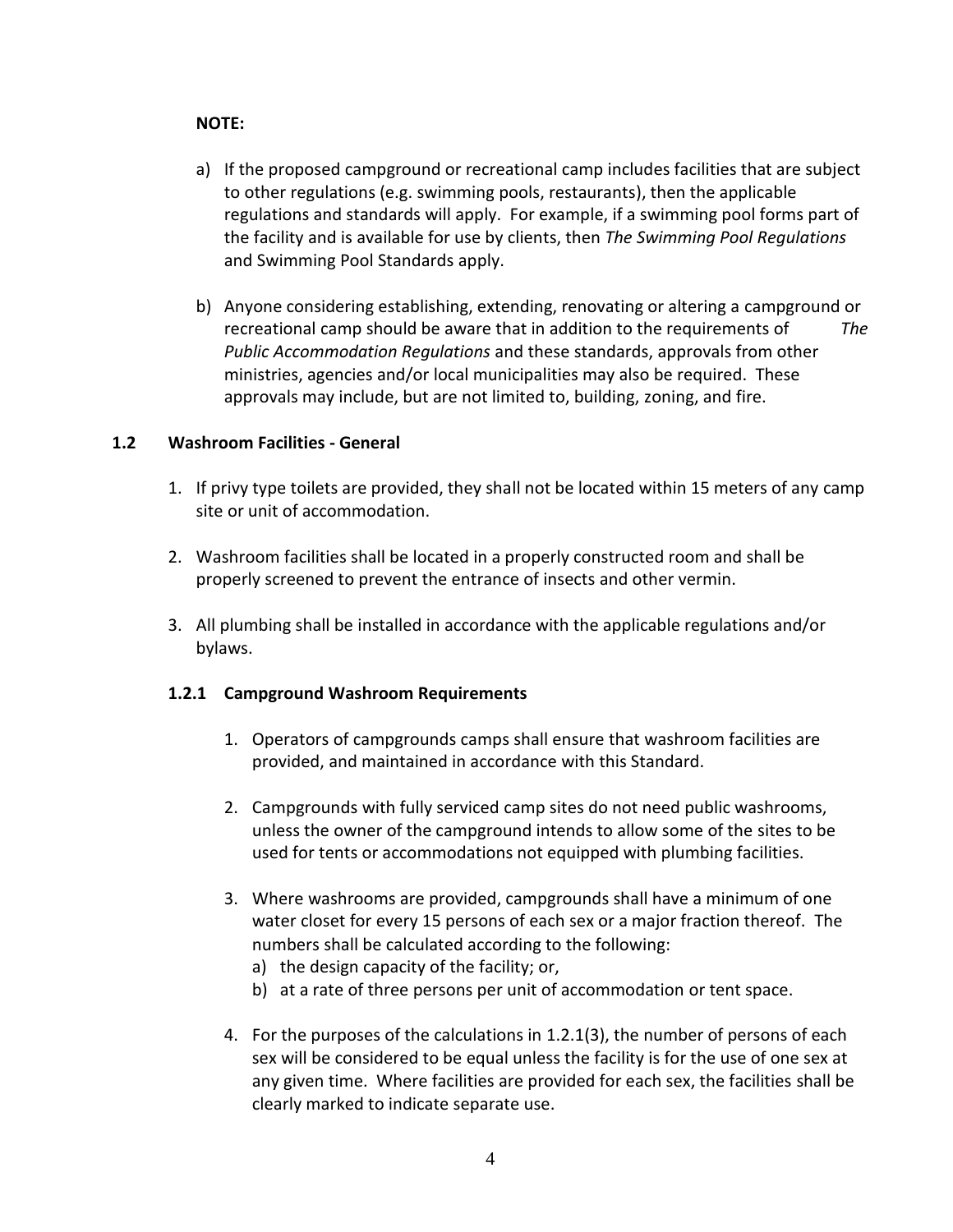- 5. Where three or more water closets are required, urinals may be substituted for two-thirds of the required number of water closets for male users. Where two water closets are required, one urinal can be substituted for one water closet.
- 6. One wash basin shall be provided for each of the first two water closets, or a water closet and urinal, and one basin for each two additional water closets or combination of water closets and urinals. Wash basins shall be installed directly in or in close proximity to the room in which the water closets and urinals are installed.
- 7. No camp sites intended for tents or accommodations not equipped with plumbing facilities shall be located in excess of 245 meters from any washroom facilities.

# **1.2.2 Recreational Camp Washroom Requirements**

- 1. Unless otherwise exempted by the local municipality that is responsible for enforcing the *Uniform Building and Accessibility Standards Act* and regulations, washrooms shall be provided\*. Where provided, public washrooms must be conveniently located so that access does not require passage through areas where food is stored or prepared.
- 2. Washroom facilities may also be required for employees under *The Occupational Health and Safety Regulations, 1996.* Contact the Ministry of Labour Relations and Workplace Safety for details.
- 3. For new construction of a recreational camp, the owner is to contact the local municipality to determine the number of water closets required.

\* In cases where *The Uniform Building and Accessibility Standards Act* and regulations do not apply, refer to 1.2.1 for washroom requirements.

## **1.3 Finishing Materials**

- 1. To facilitate cleaning, floors, walls and ceilings in campground and recreational camp buildings, e.g. food services, washrooms, shall be constructed of materials that are:
	- a) easily cleaned;
	- b) durable;
	- c) impervious to moisture;
	- d) light in colour (to reflect light and facilitate proper cleaning); and,
	- e) smooth.
- 2. Finishes in rooms used for accommodation shall be constructed of material that can be easily cleaned and durable.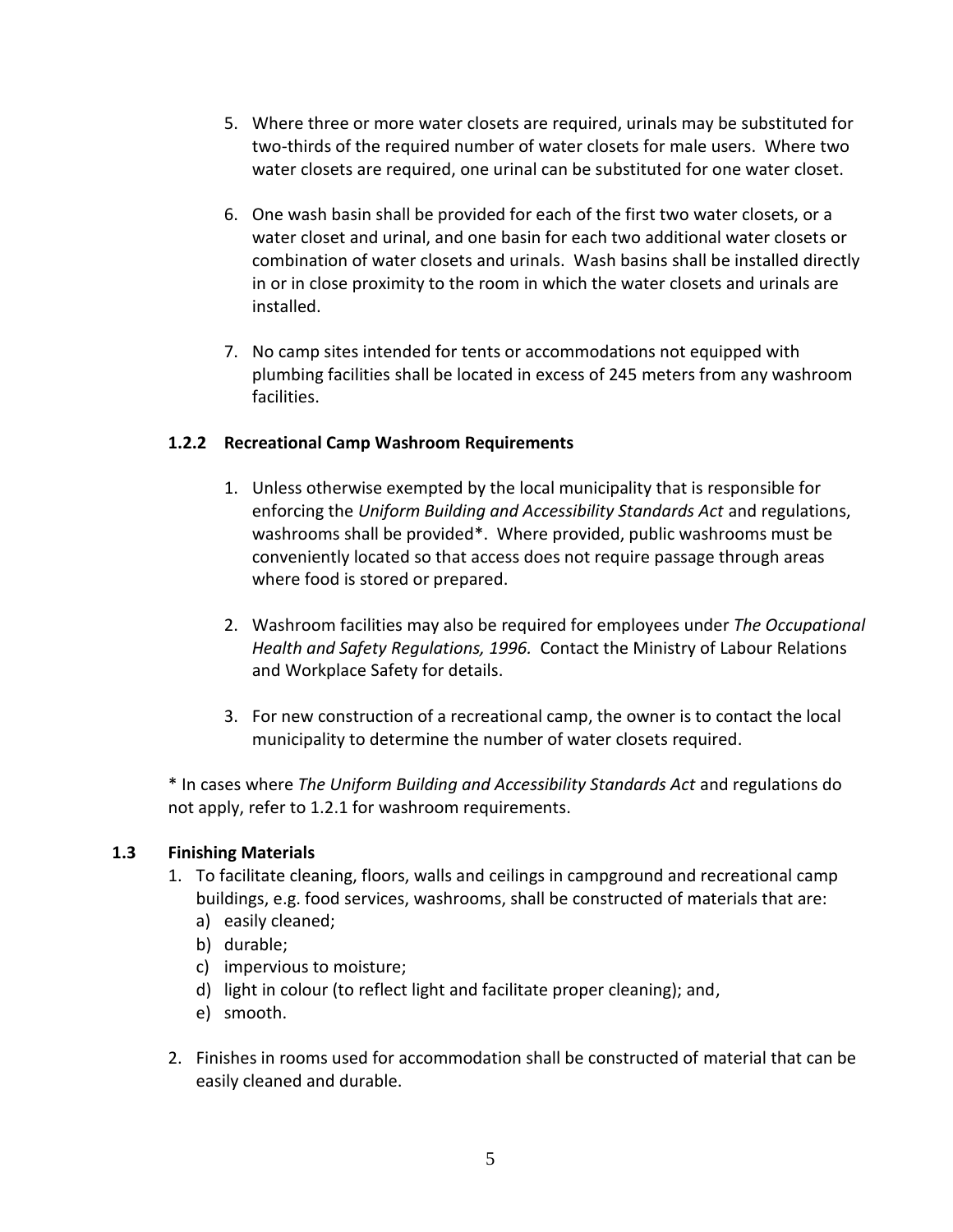# **1.4 Lighting**

- 1. Buildings of a campground or a recreational camp used for food services, washroom facilities, units of accommodation and similar occupancies shall be provided with natural and/or artificial lighting that is adequate for proper cleaning.
- 2. Lighting fixtures shall be located and be of a safety type or protected to prevent hazardous situations in the event of breakage. This requirement does not apply to garages, barns, sheds and similar out buildings.

# **SECTION 2 – OPERATION AND MAINTENANCE**

- 1. Washroom facilities shall be clean and maintained in good repair.
- 2. Garbage shall be handled, stored and disposed of in hygienic manner and in accordance with applicable local bylaws. An adequate number of garbage containers shall be provided and all waste shall be placed in these containers. Garbage containers shall be kept in a clean condition and good repair.
- 3. Where solid waste is not collected and disposed of by the municipality, the operator shall make arrangements for the proper collection and disposal of the solid waste.
- 4. Cleaning compounds and toxic/poisonous substances shall be:
	- a) used as directed by the manufacturer;
	- b) stored separately in a secure compartment;
	- c) prominently and distinctly labelled for easy identification of contents; and,
	- d) used in a safe manner so that the substances do not contaminate items or endanger the health of any person.
- 5. Buildings of a campground or a recreational camp used for food services, washroom facilities, units of accommodation and similar occupancies shall be free of pests and shall be maintained to prevent the entry of pests. The grounds of the facility shall be maintained, adequately drained, kept free from rubbish, old equipment and any other potential pest harbourage.
- 6. Pest infestations shall be eradicated immediately by a qualified person.
- 7. Sewage lagoons, dugouts and similar excavations holding liquid shall be fenced to restrict access. The fence should be designed to preclude the entrance of children and to discourage trespassing. Where a lagoon is located near developed areas, a chain link fence may be required to prevent children from gaining entrance. Signs should also be posted to identify the lagoon and advise against trespassing.

## *Recommendation*

*Excavations holding liquid should be posted as unsuitable for swimming.*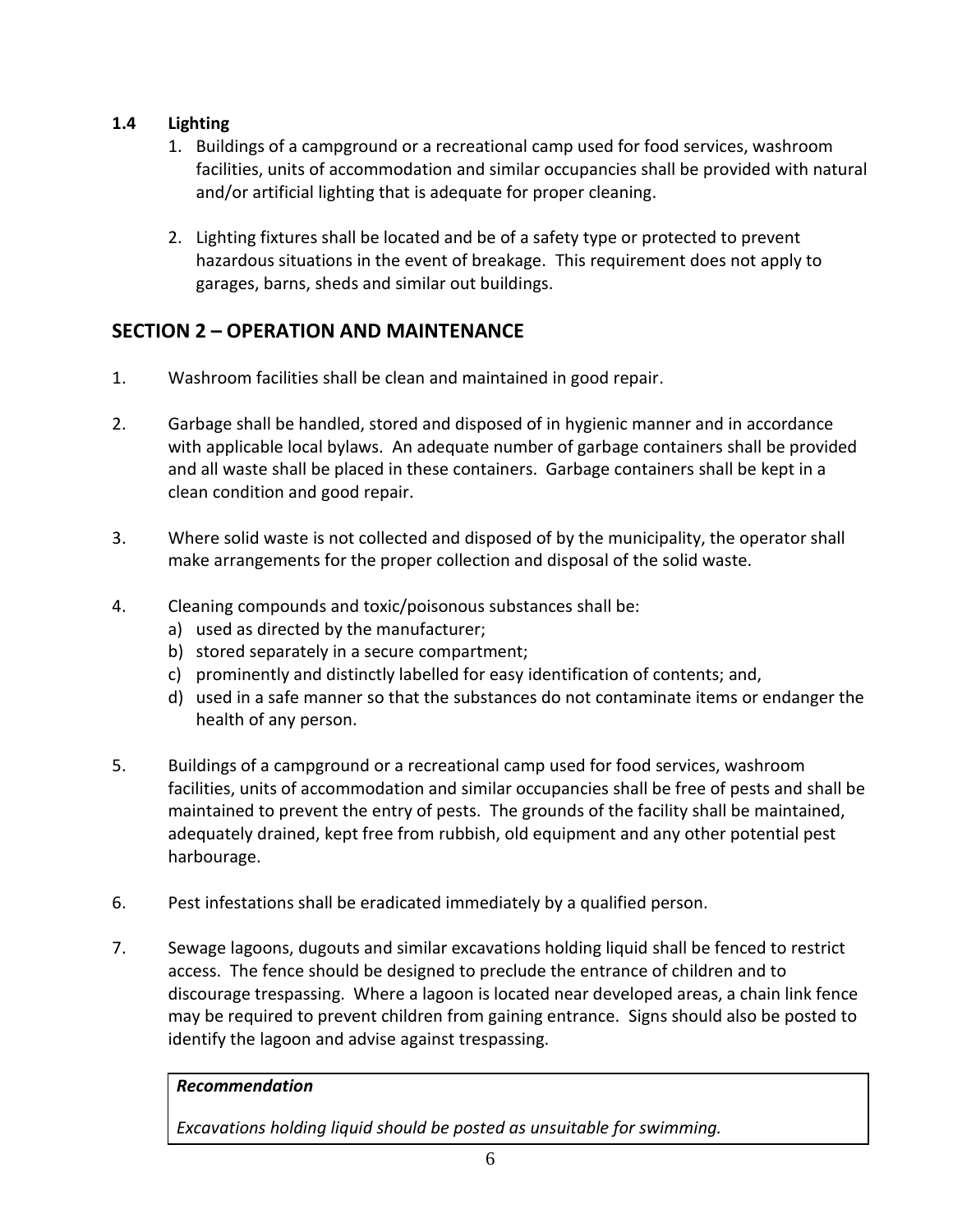- 8. Maintenance covers of septic or other tanks shall be securely fastened to prevent access.
- 9. Stairs and walkways shall be free of obstructions.
- 10. Clients should not be allowed unsupervised access to equipment or machinery that may cause injury.

#### *Recommendation*

*Except for campgrounds without an office or attendants, a Level 2 First Aid Kit should be supplied and sufficiently stocked at all times. A First Aid Kit that complies with The Occupational Health and Safety Regulations, 1996 is also considered acceptable.*

## *Recommendation*

*Each campground and recreational camp should have on-site communication equipment, e.g. phone, readily available for use in an emergency.*

#### *Recommendation*

*Operators of campgrounds or recreational camps with domestic animals on site, e.g. cats, dogs, horses, should ensure the animals are vaccinated against rabies and are not aggressive in nature.*

## *Recommendation*

*The operator of a campground or recreational camp should assign a distinguishing name or number to each unit of accommodation.*

## **SECTION 3 - RECREATIONAL CAMP STANDARDS**

1. Food services in recreational camps are considered to be public eating establishments under *The Food Safety Regulations* but are generally exempted from the licensing provisions. Operators of recreational camps with food services shall ensure the food services are operated in accordance with *The Food Safety Regulations* and accompanying standards.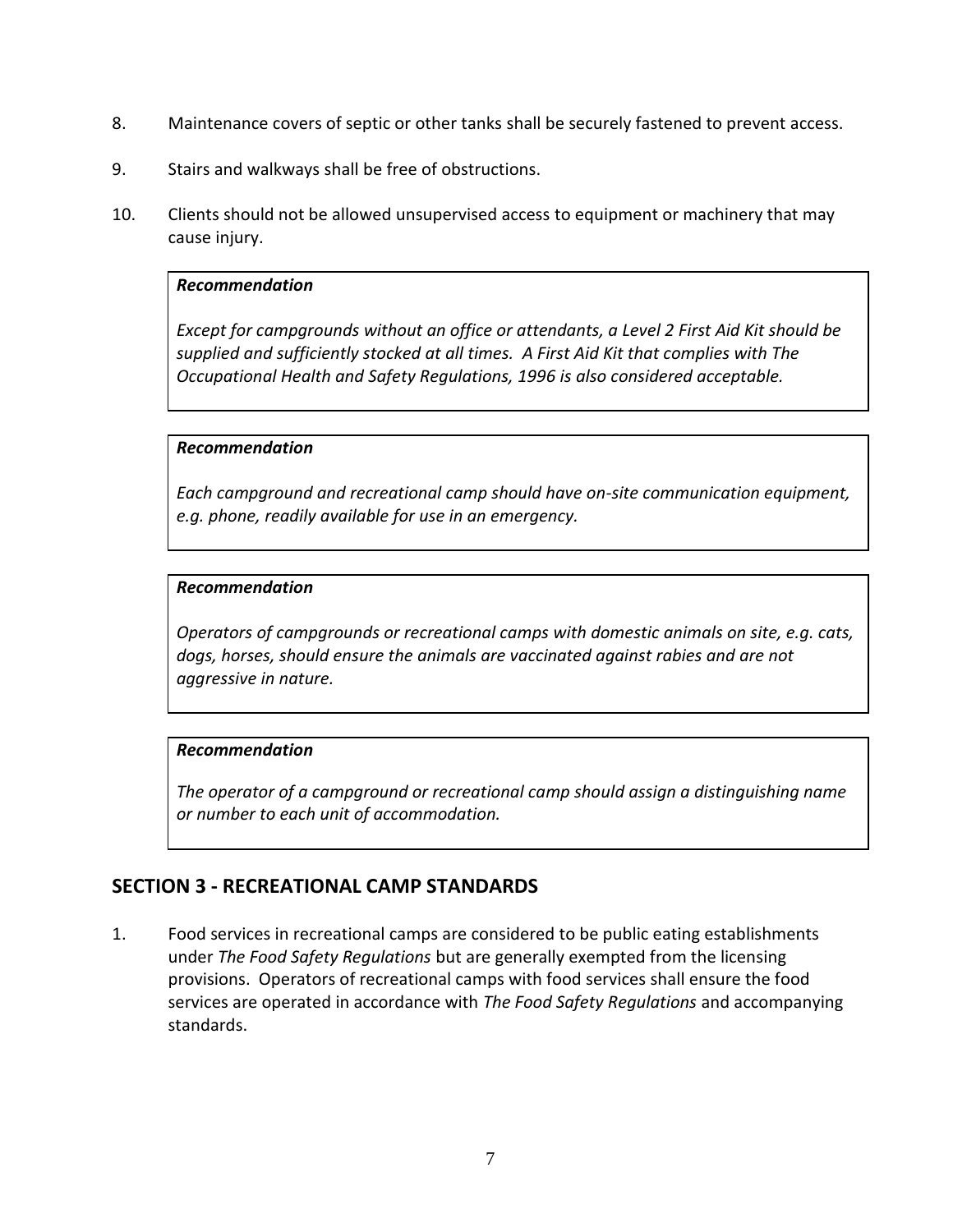- 2. Where bedding is provided, operators shall ensure the bedding and mattresses are maintained in a clean and hygienic condition. Freshly laundered sheets, pillow cases, and towels shall be provided for each new client or client group and changed weekly if the client or client group remains for more than one week.
- 3. Operators shall ensure that if toiletries are provided, the toiletries have not been previously used.
- 4. Each unit of accommodation shall have windows capable of providing a reasonable movement of air unless adequate mechanical ventilation is provided. Openable windows shall be screened to prevent entry of insects.

## *Recommendation*

*50 per cent of the window should be openable.*

- 5. Washrooms and kitchens forming part of a unit of accommodation shall have windows unless adequate mechanical ventilation is provided. Where windows are provided without mechanical ventilation, the windows shall be openable to allow for reasonable movement of air and screened to prevent entry of insects.
- 6. Subject to 7, the average ceiling height of a unit of accommodation shall not be less than 2.3 m measured from the floor.
- 7. Subject to 8 and unless otherwise approved by the local public health officer, the floor area of a unit of accommodation shall be a minimum of 6.5 square meters exclusive of closet space. If the room is intended to be used by more than one person, there shall be a minimum of 3.7 square meters per person exclusive of closet space.
- 8. Unless otherwise approved by the local public health officer, if bunk beds are provided in a unit of accommodation, there shall be a minimum:
	- a) ceiling height of 2.3 m;
	- b) 0.9 m between bunks;
	- c) 8.5 cubic meters of space for each person; and,
	- d) 1.9 square meters of floor area per person where the window is at least 10 per cent of the floor area and 50 per cent openable.

## *Recommendation*

*Owners or operators of recreational camps should maintain an accurate record of each client's name, address and contact information for a period of at least six months.*